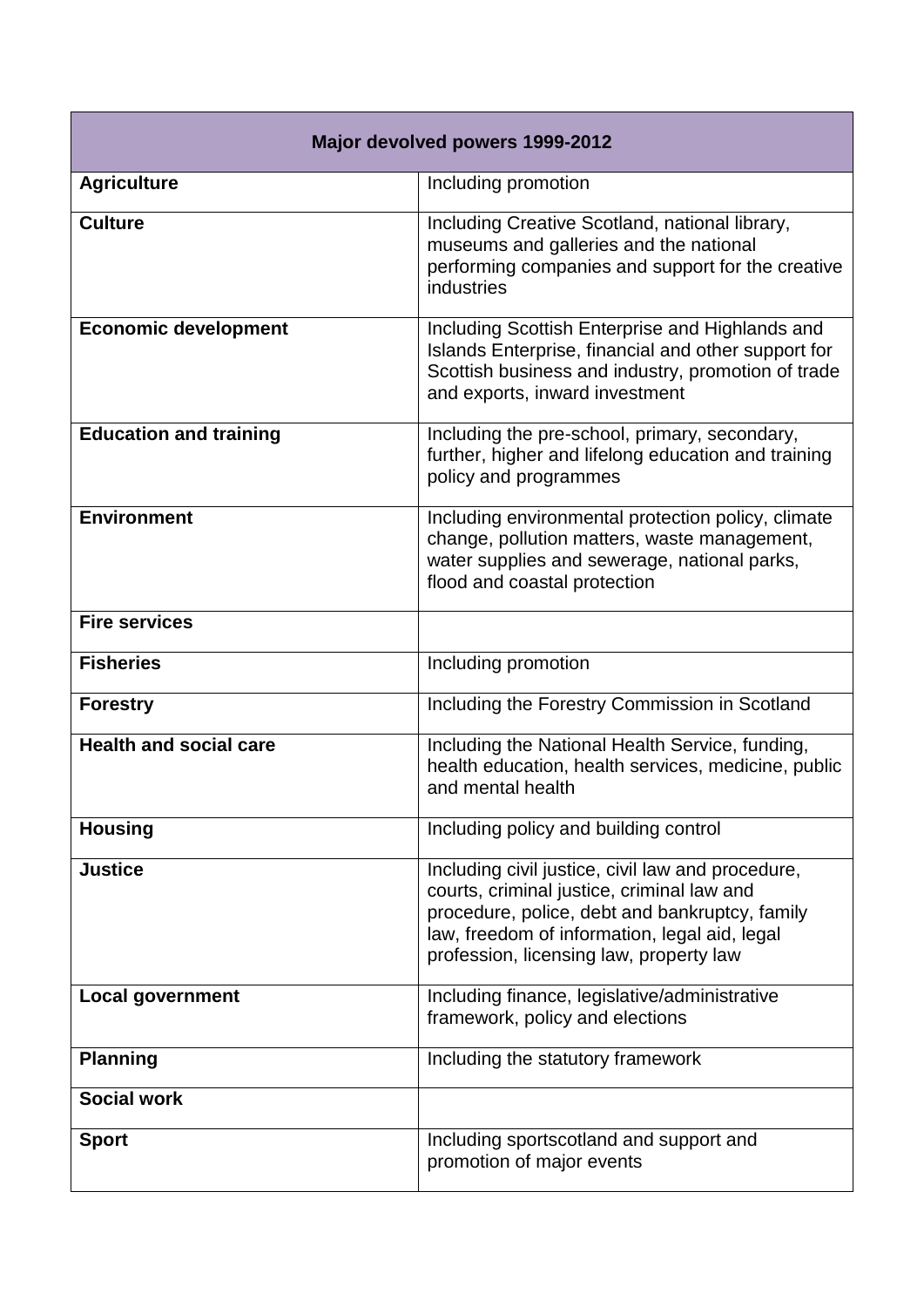| Major devolved powers 1999-2012                                                                                                                   |                                                                      |  |
|---------------------------------------------------------------------------------------------------------------------------------------------------|----------------------------------------------------------------------|--|
| Tourism                                                                                                                                           | Including VisitScotland and support and promotion<br>of major events |  |
| <b>Transport</b> (excluding most power over<br>aviation, shipping, road traffic law and<br>HGV and bus driver, vehicle and<br>operator licensing) | Including infrastructure                                             |  |

| New and amended powers under the Scotland Act 2012 |                                                                                                                                                                                                                       |  |
|----------------------------------------------------|-----------------------------------------------------------------------------------------------------------------------------------------------------------------------------------------------------------------------|--|
| <b>Power</b>                                       | <b>Progress to date</b>                                                                                                                                                                                               |  |
| Air weapons                                        | To make law relating to the use and regulation<br>of most air weapons in Scotland. The Air<br><b>Weapons and Licensing (Scotland) Act 2015</b><br>asp 10 received Royal Assent on 4 August<br>2015.                   |  |
| <b>Borrowing powers</b>                            | From 1 April 2016, power to borrow up to £2.2<br>billion (Capital) and £500m (Revenue).                                                                                                                               |  |
| <b>Drink-driving alcohol limits</b>                | From 5 December 2014, new drink-driving<br>alcohol limits, set by the Road Traffic Act 1988<br>(Prescribed Limit) (Scotland) Regulations 2014,<br>applied in Scotland.                                                |  |
| <b>Land and Buildings Transaction Tax</b>          | From 1 April 2015, the Land and Buildings<br>Transaction Tax replaced the Stamp Duty Land<br>Tax.                                                                                                                     |  |
| <b>Landfill Tax</b>                                | From 1 April 2015, the Landfill Tax (Scotland)<br>Act 2014 asp 2 applied in Scotland.                                                                                                                                 |  |
| Scottish Rate of Income Tax (SRIT)                 | From 1 April 2016, the UK Government deducts<br>10p in the £ from basic, higher and additional<br>rates of income tax and the Scottish Parliament<br>has the power to levy a Scottish rate across the<br>three bands. |  |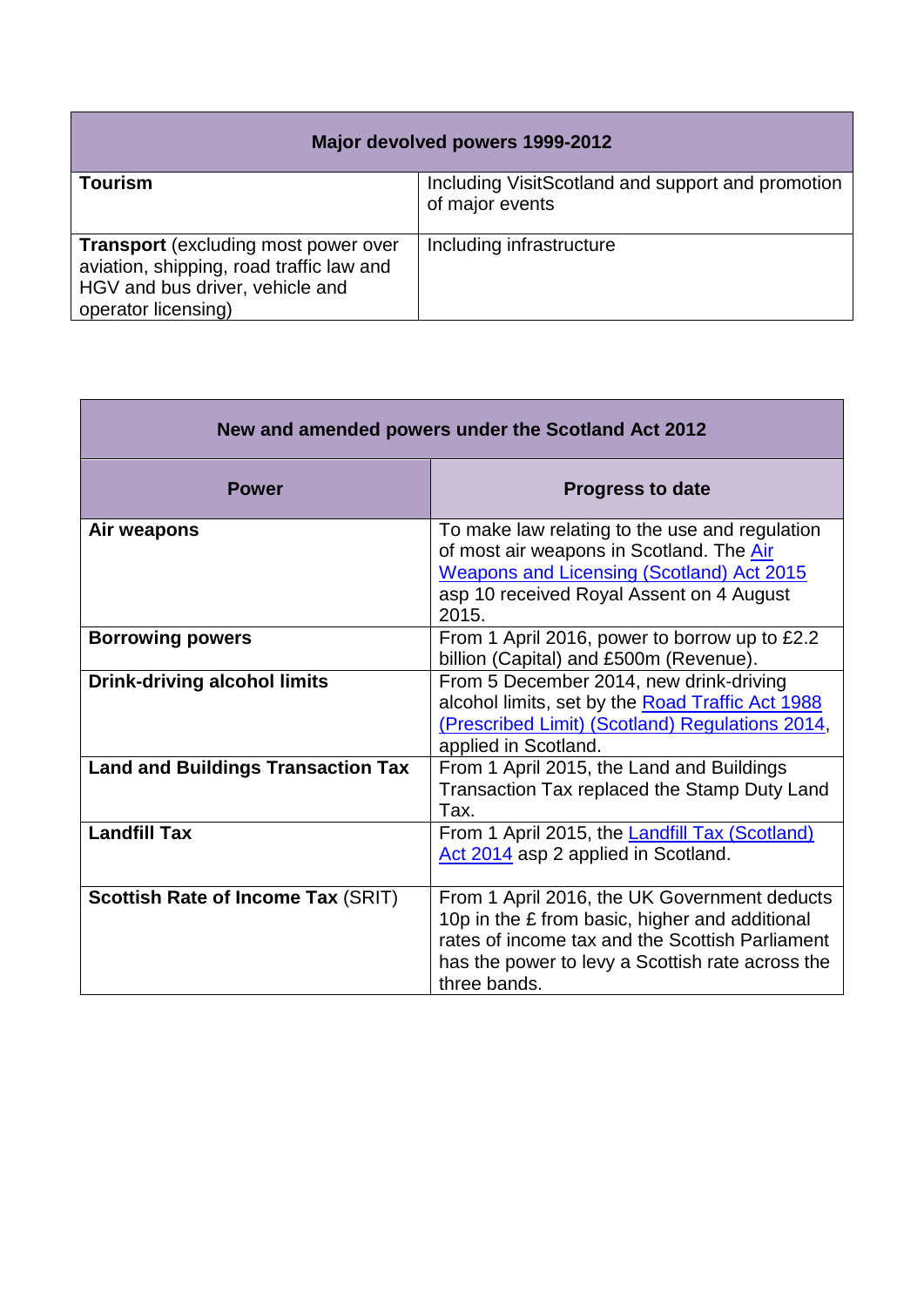| New and amended powers under the Scotland Act 2016 |                                                                                                                                                                                                                                                                                                                     |  |
|----------------------------------------------------|---------------------------------------------------------------------------------------------------------------------------------------------------------------------------------------------------------------------------------------------------------------------------------------------------------------------|--|
| <b>Power</b>                                       | <b>Progress to date</b>                                                                                                                                                                                                                                                                                             |  |
| <b>Aggregates Levy</b>                             | Tax charged on aggregate when it is subjected<br>to commercial exploitation in Scotland is a<br>devolved tax.<br>Power commenced 23 May 2016.                                                                                                                                                                       |  |
| <b>Air Passenger Duty</b>                          | Tax charged on the carriage of passengers by<br>air from airports in Scotland is a devolved tax<br>The Scottish Government introduced the Air<br>Departure Tax (Scotland) Bill on 19 December<br>2016.                                                                                                              |  |
| <b>Borrowing</b>                                   | From 1 April 2017, power to borrow up to £3<br>billion (Capital) and £1.75 billion (Revenue)<br>apply.                                                                                                                                                                                                              |  |
| <b>Consumer advocacy and advice</b>                | Power commenced 23 May 2016.<br>The Scottish Government is working with<br>stakeholders to consider the possible form and<br>functions of a dedicated consumer protection<br>body for Scotland.                                                                                                                     |  |
| <b>Crown Estate</b>                                | The function of managing the Crown Estate's<br>economic assets in Scotland - which include<br>half of Scotland's foreshore, almost all the<br>seabed, and onshore assets including four rural<br>estates - are devolved.<br>Not yet fully commenced                                                                 |  |
| <b>Elections</b>                                   | Scottish Parliament elections and the local<br>government franchise, including regulation of<br>campaign spending and controlled expenditure<br>on Scottish Parliament elections<br>Not yet in force $-$ it requires changes to the<br>Scottish Parliament standing orders to set out<br>rules on super-majorities. |  |
| <b>Employment programmes</b>                       | Power to create employment schemes for those<br>at risk of long-term unemployment and to help<br>disabled people into work<br>Two interim employment programmes have<br>been contracted to start from April 2017.                                                                                                   |  |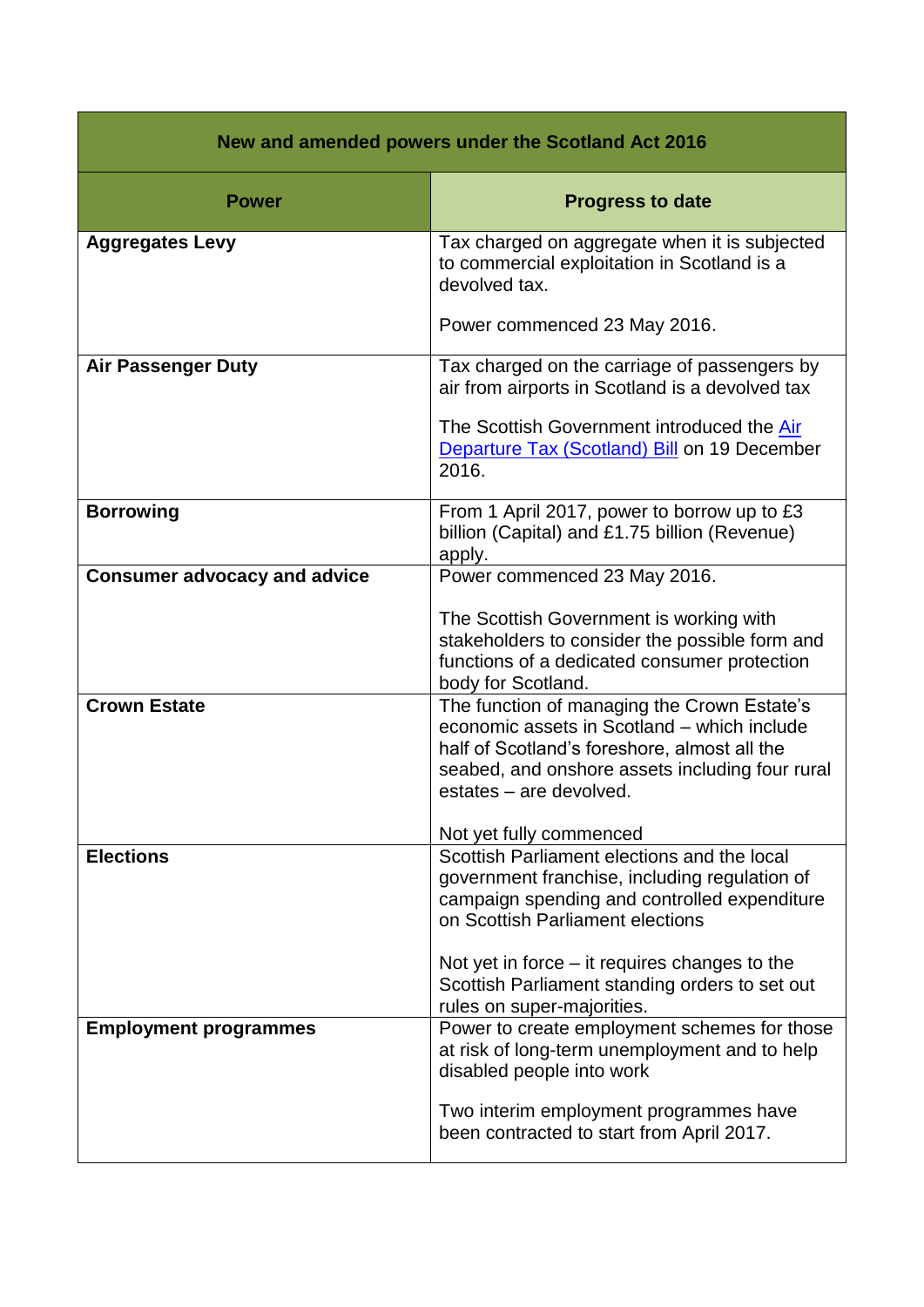| New and amended powers under the Scotland Act 2016                                                                                            |                                                                                                          |  |
|-----------------------------------------------------------------------------------------------------------------------------------------------|----------------------------------------------------------------------------------------------------------|--|
| <b>Power</b>                                                                                                                                  | <b>Progress to date</b>                                                                                  |  |
| <b>Energy efficiency and fuel poverty</b><br>schemes                                                                                          | Not yet in force                                                                                         |  |
| <b>Equalities</b>                                                                                                                             | Power to introduce specific equality<br>requirements for Scottish or cross-border public<br>bodies       |  |
|                                                                                                                                               | The Scottish Government is consulting on a<br>Gender Representation on Public Boards<br>(Scotland) Bill. |  |
| <b>Gaming machine licensing powers</b>                                                                                                        | Powers apply specifically to controlling the<br>number of fixed-odds betting terminals.                  |  |
|                                                                                                                                               | Power commenced 23 May 2016.                                                                             |  |
| Income tax                                                                                                                                    | Including setting rates and thresholds                                                                   |  |
|                                                                                                                                               | Power commenced 30 November 2016.                                                                        |  |
| <b>Onshore oil and gas licensing</b>                                                                                                          | Not yet in force                                                                                         |  |
| <b>Railway policing</b>                                                                                                                       | Power over the functions of the British Transport<br>Police devolved                                     |  |
|                                                                                                                                               | The Scottish Government introduced the<br>Railway Policing (Scotland) Bill on 8 December<br>2016.        |  |
| <b>Reserved tribunals (except for Special</b><br>Immigration Appeals Commission and<br><b>Proscribed Organisations Appeals</b><br>Commission) | Devolved                                                                                                 |  |
| Transport (Including passenger rail<br>franchise, road signs and speed limits)                                                                | Power commenced 23 May 2016.                                                                             |  |
| <b>VAT revenues</b>                                                                                                                           | Partial assignment of VAT revenues to the<br><b>Scottish Consolidated Fund</b>                           |  |
|                                                                                                                                               | Power commenced 23 May 2016.                                                                             |  |
|                                                                                                                                               | The method of assignment is yet to be<br>determined.                                                     |  |
| <b>Welfare</b> (certain aspects)                                                                                                              | Aspects devolved include:<br><b>Disability Living Allowance</b><br>Personal Independence Payment         |  |